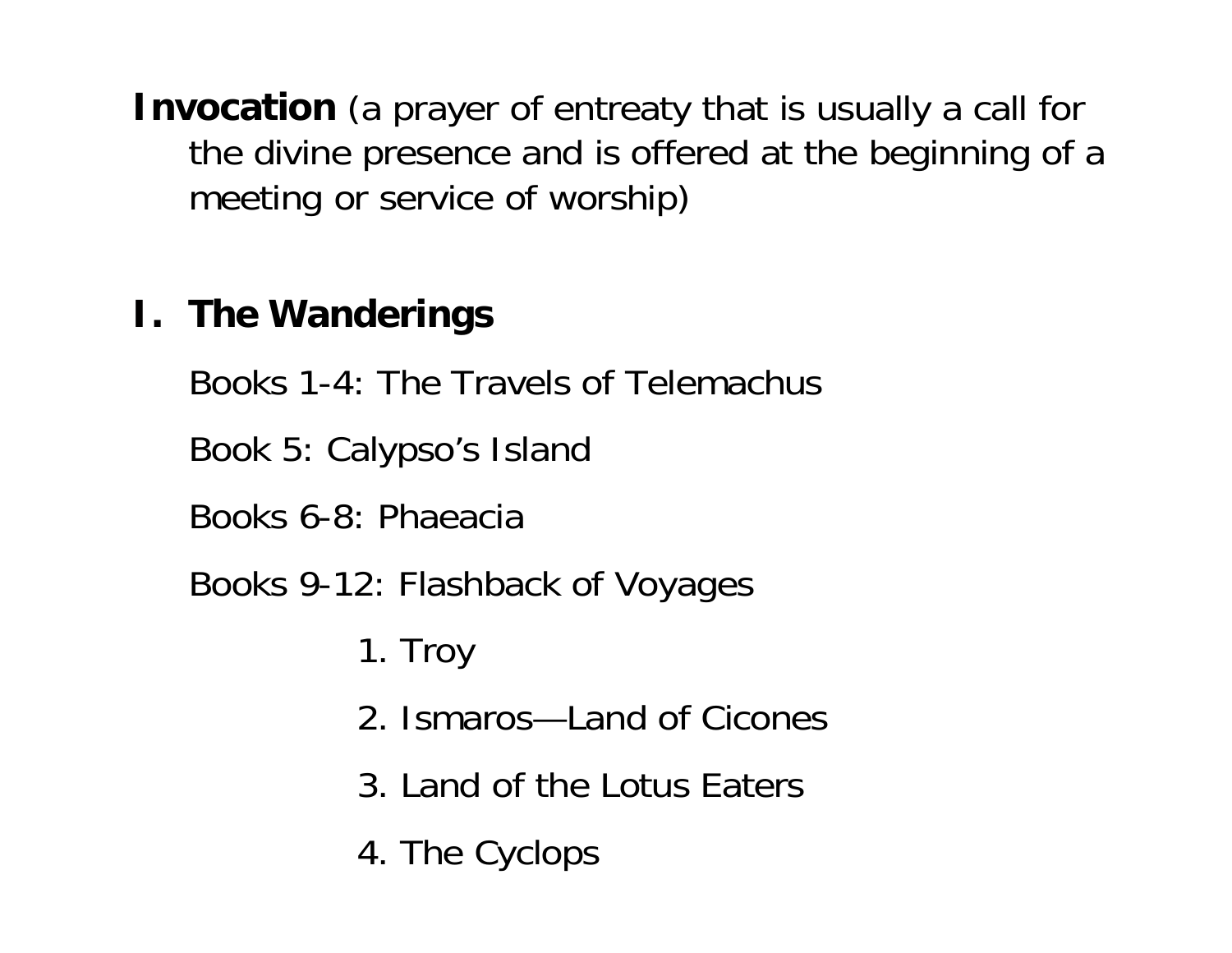- 5. Aeolia: King Aeolus
- 6. Island of Laestrygonians
- 7. Aeaea: Home of Circe
- 8. Land of the Dead
	- a. Tieresias
	- b. Anticlea
	- c. Agamemnon
- 9. Aeaea: Circe again
- 10. Sirens
- 11. Scylla and Charybdis
- 12 Thrinakia: Island of Helios's Cattle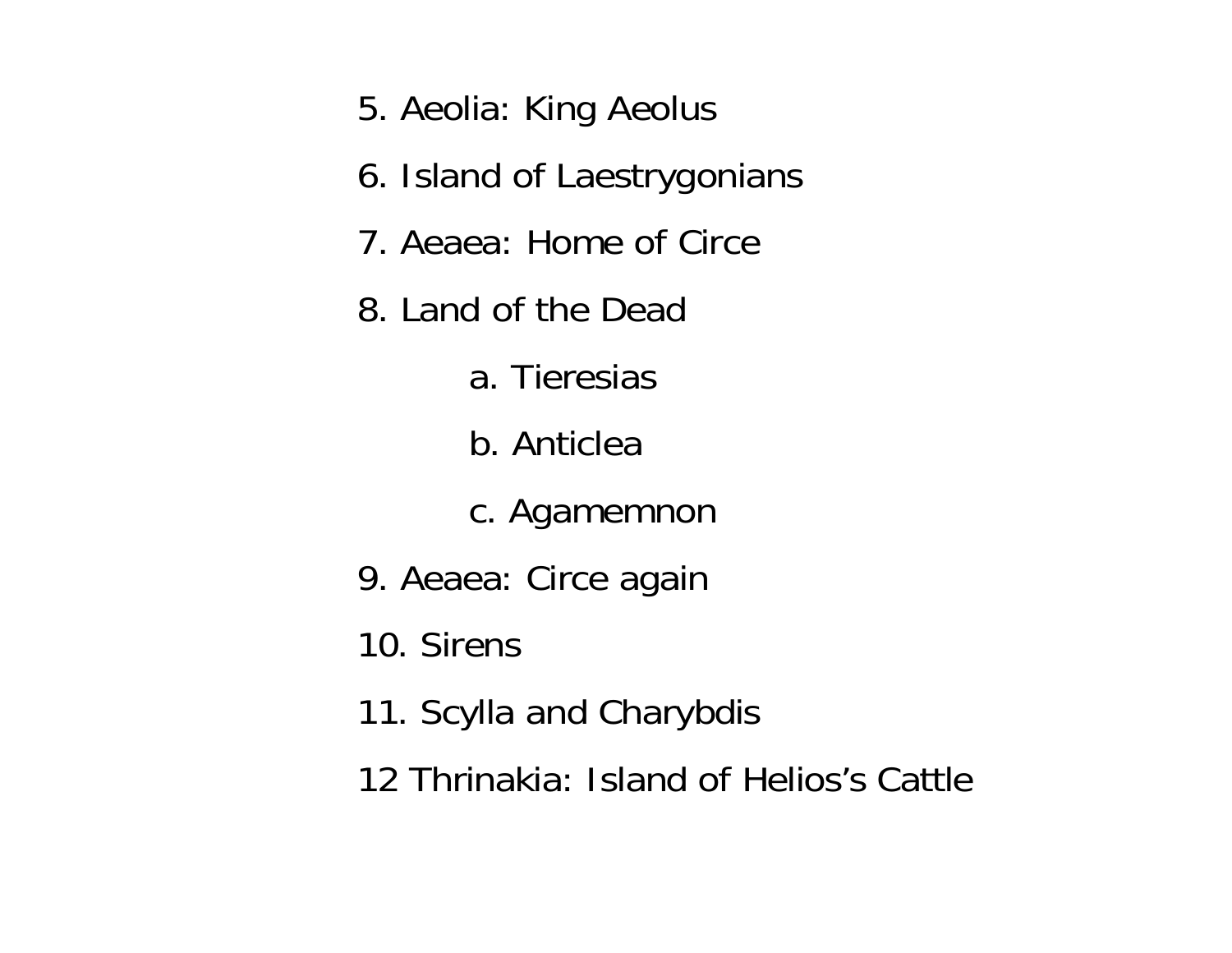## **II. Coming Home**

- Book 13: Phaeacians bring Odysseus home
- Book 14: Odysseus goes to Eumaeus's hut
- Book 15: Telemachus returns
- Book 16: Father and son are reunited
- Book 17: Telemachus and Odysseus go to palace and Odysseus sees Argos
- Book 18: Odysseus as a beggar is abused by the suitors
- Book 19: Penelope meets with "beggar" (Eurycleia recognizes scar)
- Book 20: Athena reassures Odysseus in killing suitors
- Book 21: Test of the bow
- Book 22: Slaughter of the suitors